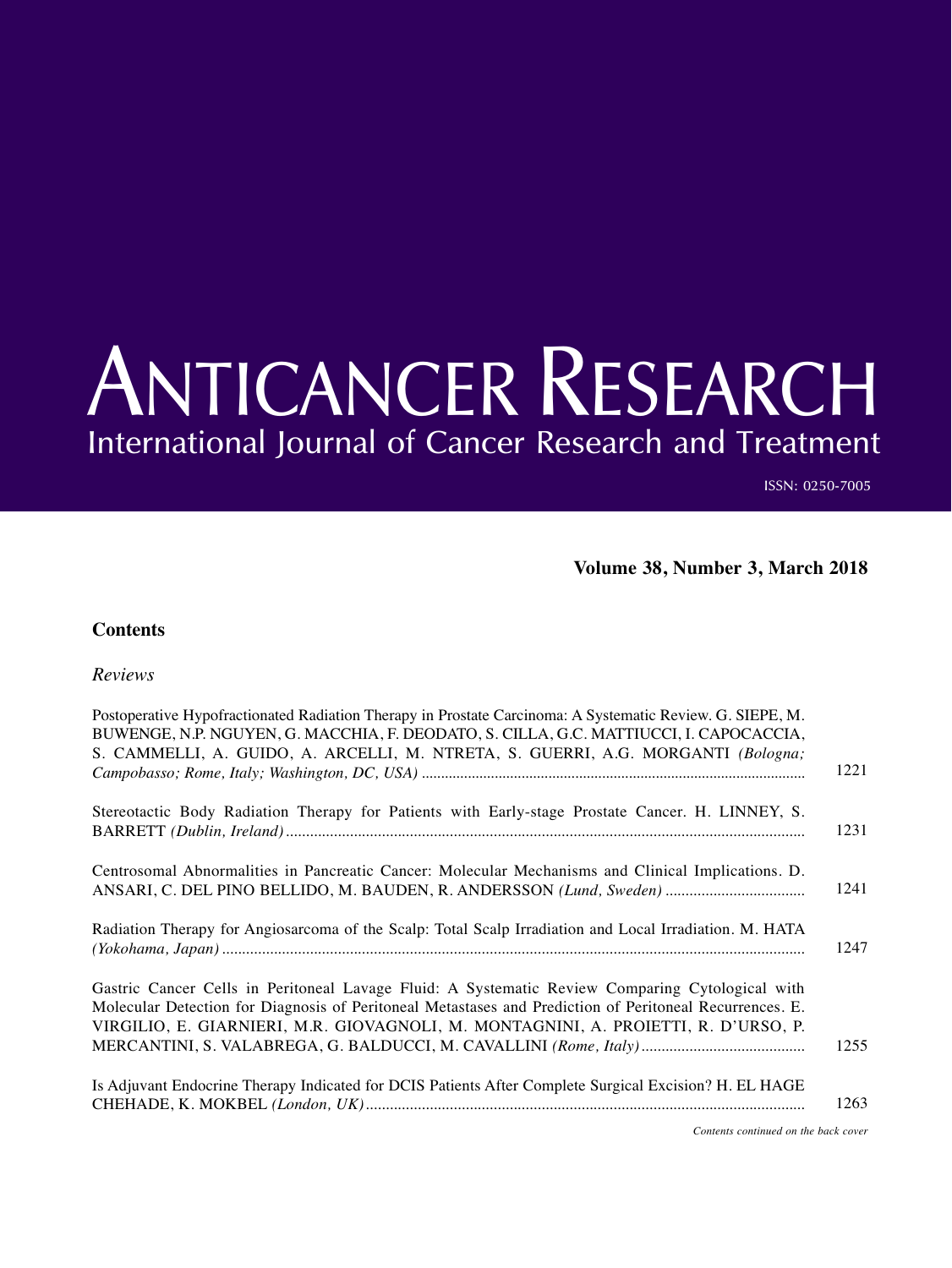| Update on Surgical Management of Small Bowel Neuroendocrine Tumors. D. MORIS, I. NTANASIS-<br>STATHOPOULOS, D.I. TSILIMIGRAS, S. VAGIOS, A. KARAMITROS, G. KARAOLANIS, J.<br>GRINIATSOS, A. PAPALAMPROS, I. PAPACONSTANTINOU, G.K. GLANTZOUNIS, E. SPARTALIS,                                                                                                                               |
|---------------------------------------------------------------------------------------------------------------------------------------------------------------------------------------------------------------------------------------------------------------------------------------------------------------------------------------------------------------------------------------------|
| <b>Experimental Studies</b>                                                                                                                                                                                                                                                                                                                                                                 |
| Detection of Distinct Changes in Gene-expression Profiles in Specimens of Tumors and Transition Zones of<br>Tenascin-positive/-negative Head and Neck Squamous Cell Carcinoma. V. ZIVICOVA, P. GAL, A.<br>MIFKOVA, S. NOVAK, H. KALTNER, M. KOLAR, H. STRNAD, J. SACHOVA, M. HRADILOVA, M.<br>CHOVANEC, H.-J. GABIUS, K. SMETANA JR, Z. FIK (Prague; Vestec, Czech Republic; Kosice, Slovak |
| Modulation of Tumor Cell Metabolism by Laser Photochemotherapy with Cisplatin or Zoledronic Acid In<br>Vitro. P.G.B. HEYMANN, K.S.E. HENKENIUS, T. ZIEBART, A. BRAUN, K. HIRTHAMMER, F.                                                                                                                                                                                                     |
| Combination Treatment of Polo-Like Kinase 1 and Tankyrase-1 Inhibitors Enhances Anticancer Effect in<br>Triple-negative Breast Cancer Cells. G.-H. HA, D.-Y. KIM, E.-K. BREUER, C.K. KIM (Suwon, Republic of                                                                                                                                                                                |
| Chemotherapeutic Effect of CD147 Antibody-labeled Micelles Encapsulating Doxorubicin Conjugate<br>Targeting CD147-Expressing Carcinoma Cells. T. ASAKURA, M. YOKOYAMA, K. SHIRAISHI, K. AOKI,                                                                                                                                                                                               |
| Mutational and Functional Analysis of FANCB as a Candidate Gene for Sporadic Head and Neck Squamous<br>Cell Carcinomas. M.F. GLAAS, C. WIEK, L.-M. WOLTER, K. ROELLECKE, V. BALZ, V. OKPANYI, M.<br>WAGENMANN, T.K. HOFFMANN, R. GRÄSSLIN, C. PLETTENBERG, J. SCHIPPER, H. HANENBERG,                                                                                                       |
| Glucans and Cancer: Comparison of Commercially Available $\beta$ -glucans – Part IV. V. VETVICKA, J.                                                                                                                                                                                                                                                                                        |
| BRAF Inhibitors and Radiation Do Not Act Synergistically to Inhibit WT and V600E BRAF Human                                                                                                                                                                                                                                                                                                 |
| Squamous Cell Carcinoma Antigen-encoding Genes SERPINB3/B4 as Potentially Useful Markers for the<br>Stratification of HNSCC Tumours. Z. SAIDAK, M.C. MORISSE, D. CHATELAIN, C. SAUZAY, A.<br>HOUESSINON, N. GUILAIN, M. SOYEZ, B. CHAUFFERT, S. DAKPÉ, A. GALMICHE (Amiens, France)                                                                                                         |
| Inhibition of Asparagine-linked Glycosylation Participates in Hypoxia-induced Down-regulation of Cell-<br>surface MICA Expression. N. YAMADA, N. KATO-KOGOE, K. YAMANEGI, H. NISHIURA, Y.<br>FUJIHARA, S. FUKUNISHI, H. OKAMURA, N. TERADA, K. NAKASHO (Nishinomiya; Takatsuki,                                                                                                             |
| Expression of Sphingosine Kinase-1 Is Associated with Invasiveness and Poor Prognosis of Oral Squamous<br>Cell Carcinoma. K. KATO, M. SHIMASAKI, T. KATO, N. SEGAMI, Y. UEDA (Ishikawa, Japan)                                                                                                                                                                                              |
| Impact of Methadone on Cisplatin Treatment of Bladder Cancer Cells. M. MICHALSKA, S. SCHULTZE-                                                                                                                                                                                                                                                                                              |
| Galangin Induces p53-independent S-phase Arrest and Apoptosis in Human Nasopharyngeal Carcinoma Cells<br>Through Inhibiting PI3K-AKT Signaling Pathway. C.-C. LEE, M.-L. LIN, M. MENG, S.-S. CHEN                                                                                                                                                                                           |
|                                                                                                                                                                                                                                                                                                                                                                                             |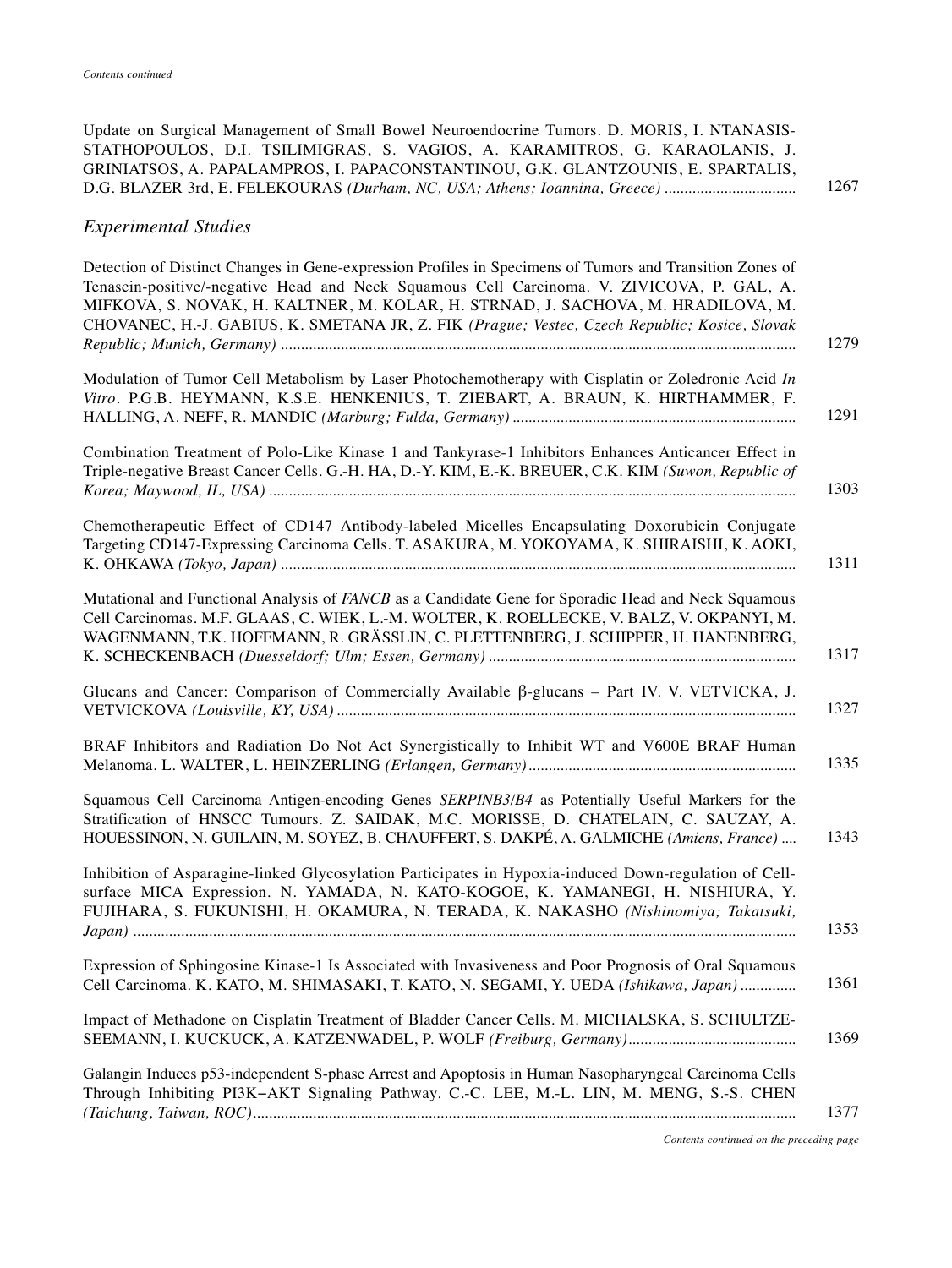| Suppressive Effect of Delta-Tocotrienol on Hypoxia Adaptation of Prostate Cancer Stem-like Cells. S.<br>KANEKO, C. SATO, N. SHIOZAWA, A. SATO, H. SATO, N. VIRGONA, T. YANO (Gunma; Chiba, Japan)                                                                                                         | 1391 |
|-----------------------------------------------------------------------------------------------------------------------------------------------------------------------------------------------------------------------------------------------------------------------------------------------------------|------|
| Reduced Tumour Proportion Scores for Programmed Cell Death Ligand 1 in Stored Paraffin Tissue Sections.<br>Y. SATO, D. FUJIMOTO, K. UEHARA, H. KAWACHI, K. NAGATA, A. NAKAGAWA, K. OTSUKA, I.<br>SAKANOUE, H. HAMAKAWA, Y. TAKAHASHI, Y. IMAI, K. TOMII (Kobe, Japan)                                     | 1401 |
| Vitamins C and K3: A Powerful Redox System for Sensitizing Leukemia Lymphocytes to Everolimus and<br>Barasertib. D. IVANOVA, Z. ZHELEV, D. LAZAROVA, P. GETSOV, R. BAKALOVA, I. AOKI (Stara                                                                                                               | 1407 |
| The Comparison Between Molecular Tumour Profiling in Microdissected and Surgical Tissue Samples. I.                                                                                                                                                                                                       | 1415 |
| Clinicopathological and Prognostic Significance of Epithelial Gremlin1 Expression in Gastric Cancer. R.<br>HONMA, N. SAKAMOTO, A. ISHIKAWA, D. TANIYAMA, K. FUKADA, T. HATTORI, K. SENTANI, N.                                                                                                            | 1419 |
| Pre-exposure to Fluorouracil Increased Trifluridine Incorporation and Enhanced its Anti-tumor Effect for<br>Colorectal Cancer. T. BABA, T. KOKURYO, J. YAMAGUCHI, Y. YOKOYAMA, K. UEHARA, T. EBATA,                                                                                                       | 1427 |
| Clinical Implications of CD4+CD25+Foxp3+Regulatory T Cell Frequencies After CHP-MAGE-A4 Cancer<br>Vaccination. M. WADA, T. TSUCHIKAWA, N. KYOGOKU, T. ABIKO, K. MIYAUCHI, S. TAKEUCHI, T.<br>KUWATANI, T. SHICHINOHE, Y. MIYAHARA, S. KAGEYAMA, H. IKEDA, H. SHIKU, S. HIRANO                             | 1435 |
| AZD8055 Exerts Antitumor Effects on Colon Cancer Cells by Inhibiting mTOR and Cell-cycle Progression.<br>Y. CHEN, C.-H. LEE, B.-Y. TSENG, Y.-H. TSAI, H.-W. TSAI, C.-L. YAO, S.-H. TSENG (New Taipei;                                                                                                     | 1445 |
| Polymorphisms of ABCB1, CYP3A4 and CYP3A5 Genes in Ovarian Cancer and Treatment Response in Poles.<br>Ł. FISZER-MALISZEWSKA, Ł. ŁACZMAŃSKI, A. DOLIŃSKA, M. JAGAS, E. KOŁODZIEJSKA, M.                                                                                                                    | 1455 |
| Curcumin and Rutin Down-regulate Cyclooxygenase-2 and Reduce Tumor-associated Inflammation in<br>HPV16-Transgenic Mice. M.S.S. MOUTINHO, S. ARAGÃO, D. CARMO, F. CASACA, S. SILVA, J.<br>RIBEIRO, H. SOUSA, I. PIRES, F. QUEIROGA, B. COLAÇO, R. MEDEIROS, P.A. OLIVEIRA, C.                              | 1461 |
| <b>Clinical Studies</b>                                                                                                                                                                                                                                                                                   |      |
| Combined Oocyte Retrieval and Robot-assisted Hysterectomy in a Super Morbidly Obese Patient with<br>Endometrial Carcinoma. E.H. CHUNG, P.C. BRADY, K.K. SMITH, M.R. DAVIS, M.G. MUTO, R.K.                                                                                                                | 1467 |
| A Panel of Biomarkers for Diagnosis of Prostate Cancer Using Urine Samples. J. GUO, J. YANG, X.<br>ZHANG, X. FENG, H. ZHANG, L. CHEN, H. JOHNSON, J.L. PERSSON, K. XIAO (Shenzhen; Beijing;                                                                                                               | 1471 |
| Clear Cell Sarcoma-like Tumor of the Gastrointestinal Tract: Clinical Outcome and Pathologic Features of a<br>Molecularly Characterized Tertiary Center Case Series. M. LIBERTINI, K. THWAY, J. NOUJAIM, F. PULS,<br>C. MESSIOU, C. FISHER, R.L. JONES (London, UK; Montreal, Canada; Gothenburg, Sweden) | 1479 |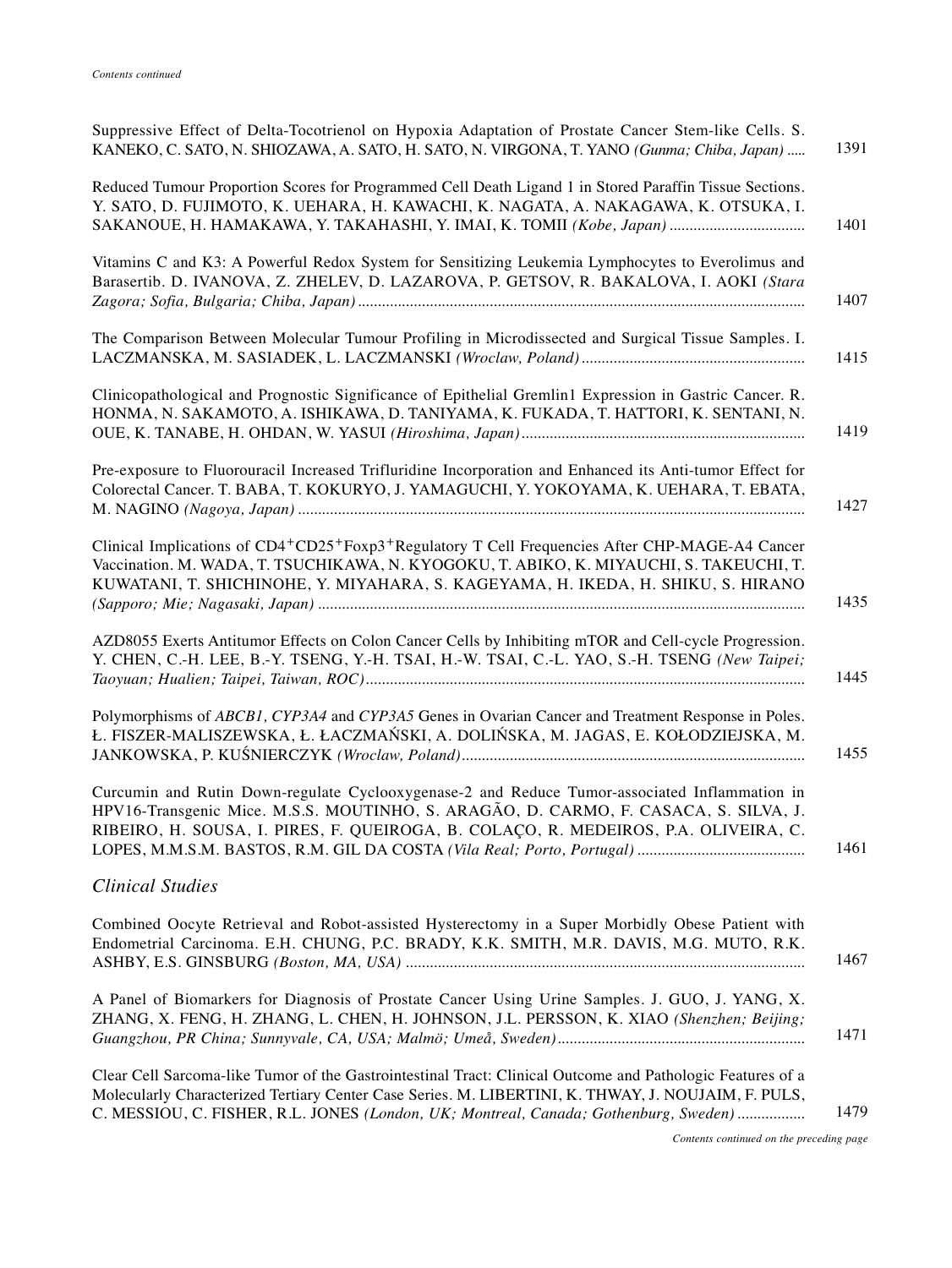| COX2/PTGS2 Expression Is Predictive of Response to Neoadjuvant Celecoxib in HER2-negative Breast<br>Cancer Patients. P. DE CREMOUX, A.-S. HAMY, J. LEHMANN-CHE, V. SCOTT, B. SIGAL, M.-C.<br>MATHIEU, P. BERTHEAU, J.M. GUINEBRETIÈRE, J.Y. PIERGA, S. GIACCHETTI, E. BRAIN, M.<br>1485<br>MARTY, B. ASSELAIN, F. SPYRATOS, I. BIÈCHE (Paris; Villejuif; Saint-Cloud, France) |
|-------------------------------------------------------------------------------------------------------------------------------------------------------------------------------------------------------------------------------------------------------------------------------------------------------------------------------------------------------------------------------|
| Serum C-reactive Protein and Neutrophil/Lymphocyte Ratio After Neoadjuvant Radiotherapy in Soft Tissue<br>Sarcoma. M. YANAGISAWA, A.A. GINGRICH, S. JUDGE, C.-S. LI, N. WANG, S.W. THORPE, A.R.<br>1491<br>KIRANE, R.J. BOLD, A.M. MONJAZEB, R.J. CANTER (Sacramento; Davis, CA, USA)                                                                                         |
| Expression of Progesterone and Androgen Receptors in the Breast of Premenopausal Women, Considering<br>Menstrual Phase. M. FAHLÉN, H. ZHANG, L. LÖFGREN, B. MASIRONI, E. VON SCHOULTZ, B. VON<br>1499                                                                                                                                                                         |
| Dose–function Histogram Evaluation Using <sup>99m</sup> Tc-GSA SPECT/CT Images for Stereotactic Body Radiation<br>Therapy Planning for Hepatocellular Carcinoma Patients: A Dosimetric Parameter Comparison. R. TOYA,<br>T. SAITO, S. SHIRAISHI, Y. KAI, R. MURAKAMI, T. MATSUYAMA, T. WATAKABE, F. SAKAMOTO,<br>1511                                                         |
| Transitory Stoma at the Time of Complete Cytoreductive Surgery Affects Survival for Patients with<br>Advanced-stage Ovarian Cancer. G. CANLORBE, C. TOUBOUL, C. CHARGARI, E. BENTIVEGNA, A.<br>1517                                                                                                                                                                           |
| Surveillance Imaging in HPV-related Oropharyngeal Cancer. W. SU, B.A. MILES, M. POSNER, P. SOM,<br>1525                                                                                                                                                                                                                                                                       |
| Synthesis and Binding of a Novel PSMA-specific Conjugate. A.R. HOLMBERG, M. MARQUEZ, L.<br>1531                                                                                                                                                                                                                                                                               |
| Characterization and Management of Borderline Ovarian Tumors - Results of a Retrospective, Single-center<br>Study of Patients Treated at the Department of Gynecology and Obstetrics of the University Medicine<br>Greifswald. D. KOENSGEN, M. WEISS, K. ASSMANN, S.Y. BRUCKER, D. WALLWIENER, M.B.<br>1539                                                                   |
| Functionality of the Tumor Suppressor microRNA-1 in Malignant Tissue and Cell Line Cells of Uterine<br>Leiomyosarcoma. M.B. STOPE, V. CERNAT, A. KAUL, K. DIESING, D. KOENSGEN, M. BURCHARDT,<br>1547                                                                                                                                                                         |
| The Prognostic Significance of Hsp70/Hsp90 Expression in Breast Cancer: A Systematic Review and Meta-<br>analysis. D.T. DIMAS, C.D. PERLEPE, T.N. SERGENTANIS, I. MISITZIS, K. KONTZOGLOU, E.<br>1551                                                                                                                                                                         |
| A Strategy for Using Intraoperative Nerve Monitoring During Esophagectomy to Prevent Recurrent Laryngeal<br>Nerve Palsy. M. YUDA, K. NISHIKAWA, K. TAKAHASHI, T. KUROGOCHI, Y. TANAKA, A.<br>1563                                                                                                                                                                             |
| Number of Resected Lymph Nodes and Survival of Patients with Locally Advanced Esophageal Squamous<br>Cell Carcinoma Receiving Preoperative Chemoradiotherapy. J.-C. GUO, C.-C. LIN, T.-C. HUANG, P.-M.<br>HUANG, H.-Y. KUO, C.-H. CHANG, C.-C. WANG, J.C.-H. CHENG, K.-H. YEH, C.-H. HSU, J.-M. LEE<br>1569                                                                   |
| Impact of Visceral Metastasis on Efficacy of Fulvestrant in Patients with Hormone Receptor-positive<br>Recurrent Breast Cancer. Y. KOI, C. KOGA, S. AKIYOSHI, T. MASUDA, H. IJICHI, Y. NAKAMURA, M.<br>1579                                                                                                                                                                   |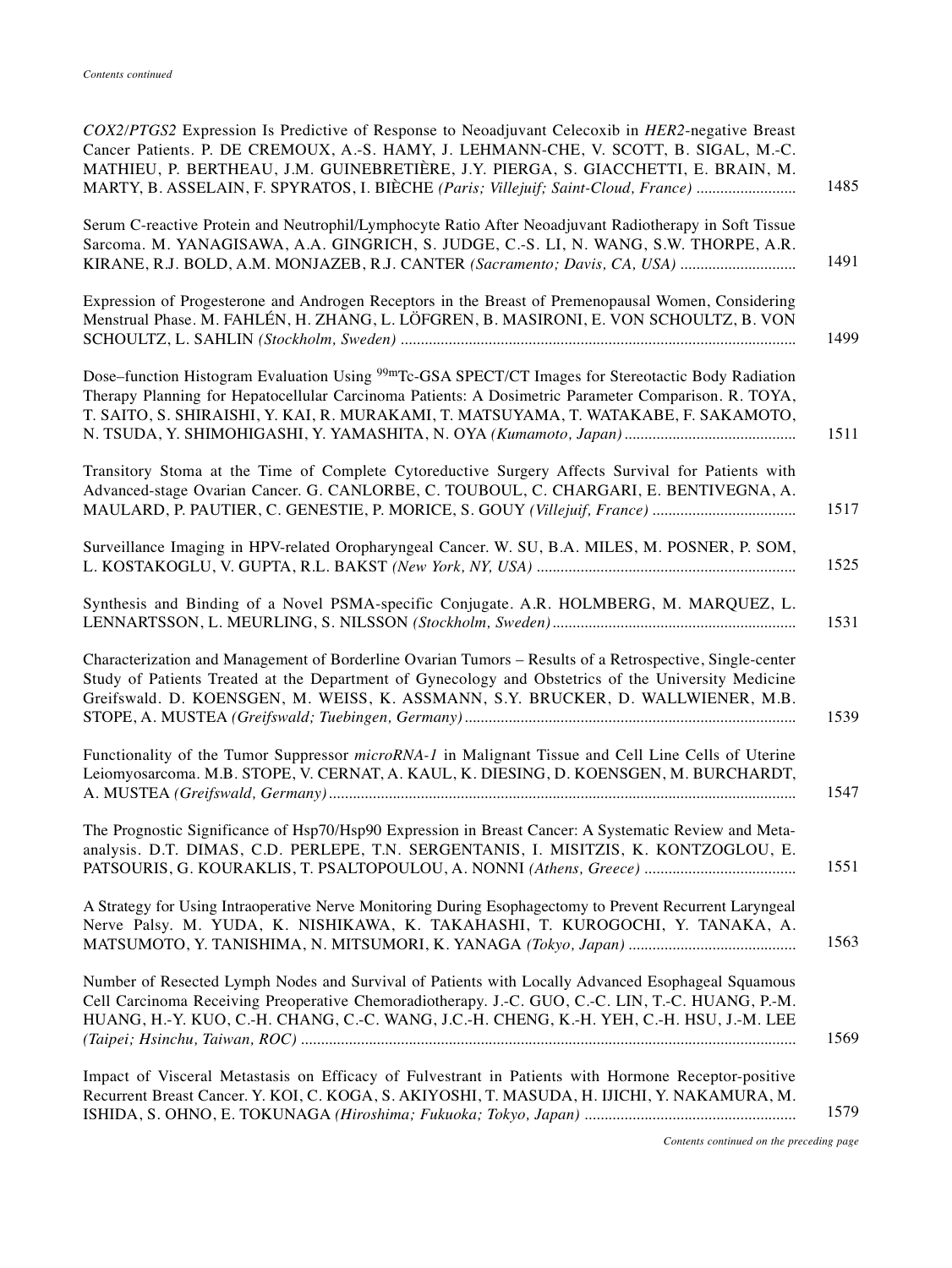| Is Mistletoe Treatment Beneficial in Invasive Breast Cancer? A New Approach to an Unresolved Problem.<br>P. FRITZ, J. DIPPON, S. MÜLLER, S. GOLETZ, C. TRAUTMANN, X. PAPPAS, G. OTT, H. BRAUCH,<br>M. SCHWAB, S. WINTER, T. MÜRDTER, F. BRINKMANN, S. FAISST, S. RÖSSLE, A. GERTEIS, G.<br>1585       |
|-------------------------------------------------------------------------------------------------------------------------------------------------------------------------------------------------------------------------------------------------------------------------------------------------------|
| A Case of 15-Year Recurrence-free Survival After Microwave Coagulation Therapy for Liver Metastasis from<br>Gastric Cancer. K. KINOSHITA, T. BEPPU, T. MIYATA, K. KURAMOTO, Y. YOSHIDA, N. UMESAKI,<br>Y. KITANO, S. NAKAGAWA, H. OKABE, H. NITTA, K. IMAI, H. HAYASHI, Y.-I. YAMASHITA, H.<br>1595   |
| Clinical Burden of Modified Glasgow Prognostic Scale in Colorectal Cancer. Y. OKUGAWA, Y. SHIRAI,<br>Y. TOIYAMA, S. SAIGUSA, A. HISHIDA, T. YOKOE, K. TANAKA, M. TANAKA, H. YASUDA, H.<br>FUJIKAWA, J. HIRO, M. KOBAYASHI, T. ARAKI, Y. INOUE, D.C. MCMILLAN, M. KUSUNOKI, C.<br>1599                 |
| A New Scoring-system for Estimating Overall Survival After Radiotherapy of Recurrent Head and Neck<br>Cancers. D. RADES, D. SEIDL, S. JANSSEN, S.G. HAKIM, B. WOLLENBERG, T. BARTSCHT, S.E.<br>1611                                                                                                   |
| An Exploratory Study of Radiation Dermatitis in Breast Cancer Patients. E. ALEXOPOULOU, T. KATSILA,<br>M. TOLIA, N. TSOUKALAS, M. LEONTSINIDIS, G. KYRGIAS, V. KOULOULIAS, G.P. PATRINOS, D.<br>1615                                                                                                  |
| mTORC1 and mTORC2 Expression Levels in Oral Squamous Cell Carcinoma: An Immunohistochemical<br>and Clinicopathological Study. G. KAWASAKI, T. NARUSE, K. FURUKAWA, M. UMEDA (Nagasaki,<br>1623                                                                                                        |
| Expression of Class III Beta-tubulin Predicts Prognosis in Patients with Cisplatin-resistant Bladder Cancer<br>Receiving Paclitaxel-based Second-line Chemotherapy. Y. MIYATA, T. MATSUO, Y. NAKAMURA, T.<br>1629                                                                                     |
| Associations Between Histogram Analysis DCE MRI Parameters and Complex <sup>18</sup> F-FDG-PET Values in Head<br>and Neck Squamous Cell Carcinoma. A. SUROV, L. LEIFELS, H.J. MEYER, K. WINTER, O. SABRI, S.<br>1637                                                                                  |
| Lenvatinib in Advanced Radioiodine-refractory Thyroid Cancer: A Snapshot of Real-life Clinical Practice.<br>A. NERVO, M. GALLO, M.T. SAMÀ, F. FELICETTI, M. ALFANO, E. MIGLIORE, F. MARCHISIO, R.<br>1643                                                                                             |
| National Practice Patterns for Clinical T1N0 Nasopharyngeal Cancer in the Elderly: A National Cancer Data<br>Base Analysis. C.M. POST, C. LIN, S. ADEBERG, M. GUPTA, W. ZHEN, V. VERMA (Omaha, NE; Kansas<br>1651                                                                                     |
| Upper Abdominal Resection for Isolated Metastatic Lesions in Recurrent Cervical Cancer. A. FILIPESCU,<br>1659                                                                                                                                                                                         |
| A Retrospective Multicenter Study of Carbon Ion Radiotherapy for Locally Advanced Olfactory Neuroblastomas.<br>H. SUEFUJI, M. KOTO, Y. DEMIZU, J.-I. SAITOH, Y. SHIOYAMA, H. TSUJI, T. OKIMOTO, T. OHNO, K.<br>1665<br>NEMOTO, T. NAKANO, T. KAMADA (Tosu; Chiba; Tatsuno; Maebashi; Yamagata, Japan) |
| Moderate Hypofractionation in Patients with Low-risk Prostate Cancer: Long-term Outcomes. M.<br>VALERIANI, P. BONFILI, C. REVERBERI, L. MARINELLI, L. FERELLA, G. MINNITI, V. DE<br>SANCTIS, M. FALCHETTO OSTI, P. BONOME, L. TRONNOLONE, E. VARRASSI, G.L. GRAVINA, P.<br>1671                       |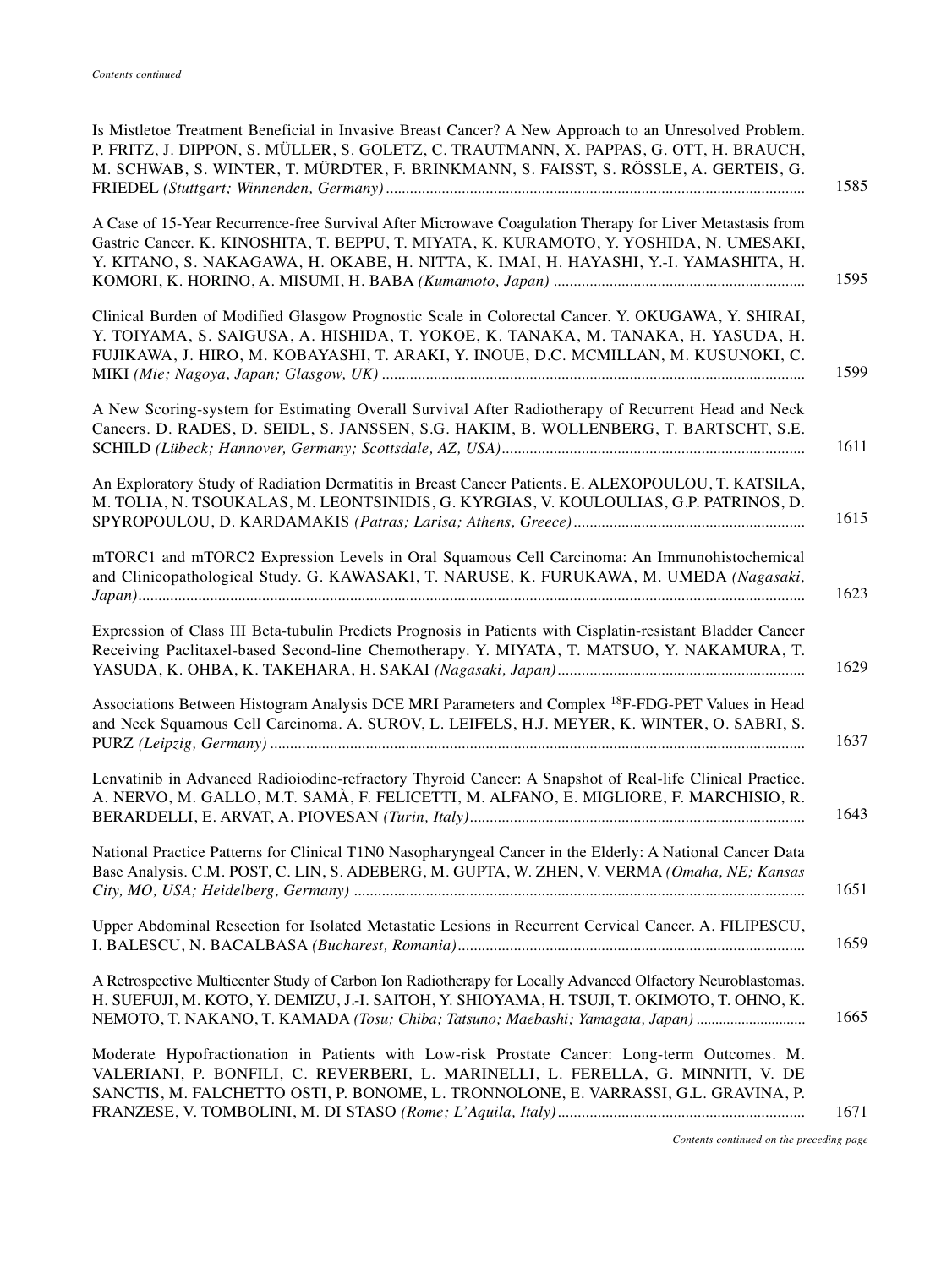| Evaluation of Optimal Lymph Node Dissection in Remnant Gastric Cancer Based on Initial Distal<br>Gastrectomy. K. IGUCHI, C. KUNISAKI, S. SATO, Y. TANAKA, H. MIYAMOTO, T. KOSAKA, H.<br>1677                                                                                                               |
|------------------------------------------------------------------------------------------------------------------------------------------------------------------------------------------------------------------------------------------------------------------------------------------------------------|
| Prognostic Significance of High EphA1-4 Expression Levels in Locally Advanced Gastric Cancer. M.<br>INOKUCHI, M. NAKAGAWA, N. BAOGOK, Y. TAKAGI, T. TANIOKA, K. GOKITA, K. OKUNO, K.<br>1685                                                                                                               |
| Rates, Sites and Times of Recurrence and Clinical Outcome of Endometrial Cancer Patients with<br>Histologically-positive Nodes: An Italian Two-center Retrospective Study. A. GADDUCCI, M.E.<br>GUERRIERI, S. COSIO, M.G. FABRINI, C. LALISCIA, D. ATTIANESE, A. ROSSI, A. FERRERO (Pisa;<br>1695          |
| Contribution of Patient-reported Symptoms Before Palliative Radiotherapy to Development of Multivariable<br>1705                                                                                                                                                                                           |
| Case Report: CEA Elevation Can Be a Marker of Increased Inflammation During Treatment with Oxaliplatin.<br>1711                                                                                                                                                                                            |
| Safety of Simultaneous Bilateral Pulmonary Resection for Metastatic Lung Tumors. T. MATSUBARA, G.<br>TOYOKAWA, F. KINOSHITA, N. HARATAKE, Y. KOZUMA, T. AKAMINE, S. TAKAMORI, F. HIRAI,<br>1715                                                                                                            |
| Laparoscopy-assisted Distal Gastrectomy for Gastric Cancer in Elderly Patients: Surgical Outcomes and Prognosis.<br>K. ARATANI, S. SAKURAMOTO, M. CHUMAN, M. KASUYA, M. WAKATA, Y. MIYAWAKI, H. GUNJI, H.<br>1721<br>SATO, K. OKAMOTO, S. YAMAGUCHI, E. OTSUJI, I. KOYAMA (Hidaka; Kyoto, Japan)           |
| Barriers to Organized Mammography Screening Programs in Hungary: A Questionnaire-based Study of 3,313<br>Women. M. ÚJHELYI, D. PUKANCSIK, P. KELEMEN, E. KOVÁCS, I. KENESSEY, M. BAK, M.<br>1727                                                                                                           |
| Ki-67 and Survivin as Predictive Factors for Rectal Cancer Treated with Preoperative Chemoradiotherapy.<br>K. YOSHIKAWA, M. SHIMADA, J. HIGASHIJIMA, T. NAKAO, M. NISHI, C. TAKASU, H.<br>1735                                                                                                             |
| A Feasibility Study of Capecitabine and Oxaliplatin for Patients with Stage II/III Colon Cancer -ACTOR<br>Study. M. SUENAGA, T. AKIYOSHI, E. SHINOZAKI, Y. FUJIMOTO, S. MATSUSAKA, T. KONISHI, S.<br>NAGAYAMA, Y. FUKUNAGA, K. KAWAKAMI, T. YOKOKAWA, T. SUGISAKI, M. UENO, T.<br>1741                     |
| Self-expandable Metallic Stents Contribute to Reducing Perioperative Complications in Colorectal Cancer<br>Patients with Acute Obstruction. H. FURUKE, S. KOMATSU, J. IKEDA, S. TANAKA, T. KUMANO, K.-<br>I. IMURA, K. SHIMOMURA, F. TANIGUCHI, Y. UESHIMA, K.-I. TAKASHINA, C.J. LEE, E. DEGUCHI,<br>1749 |
| The Modified Glasgow Prognostic Score in Patients with Gemcitabine-refractory Biliary Tract Cancer. N.<br>OKANO, A. KASUGA, K. KAWAI, Y. YAMAUCHI, T. KOBAYASHI, D. NARUGE, F. NAGASHIMA, J.<br>1755                                                                                                       |
| Preoperative Stating of Pelvic Lymph Nodes in Prostate Cancer Patients via Endorectal Magnetic Resonance<br>Imaging. V. ZUGOR, M. VON BRANDENSTEIN, I. AKBAROV, D. PORRES, R. KÜHN, A.P.<br>1763                                                                                                           |
| Clinicopathological Characteristics of High-grade Squamous Intraepithelial Lesions Involving Condyloma<br>1767                                                                                                                                                                                             |